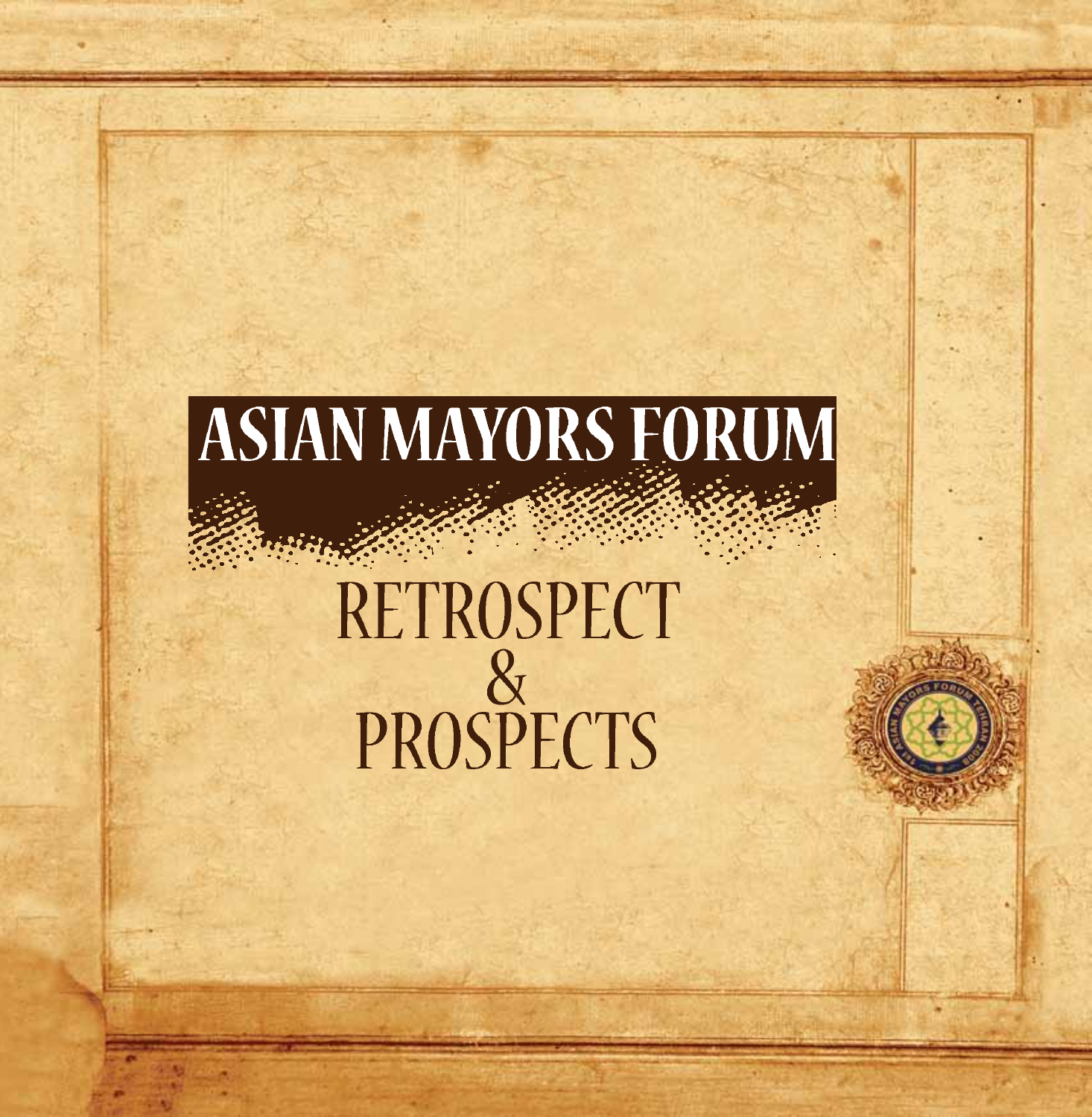# **Table of Contents**

MESSAGE FROM THE MAYOR EXECUTIVE SUMMARY ............. THEME AND OBJECTIVES ........ THE FIRST MEETING ................. OPENING CEREMONY .............. GENERAL ASSEMBLY .................. FINAL DECLARATION ............... CLOSING CEREMONY ................ POST-MEETING VISITS ............. PARTICIPATING CITIES ............. ASIAN MAYORS FORUM SECRE FUTURE OUTLOOK .......................

| OF TEHRAN  1 |  |
|--------------|--|
|              |  |
|              |  |
|              |  |
|              |  |
|              |  |
|              |  |
|              |  |
|              |  |
|              |  |
|              |  |
|              |  |
|              |  |
|              |  |
|              |  |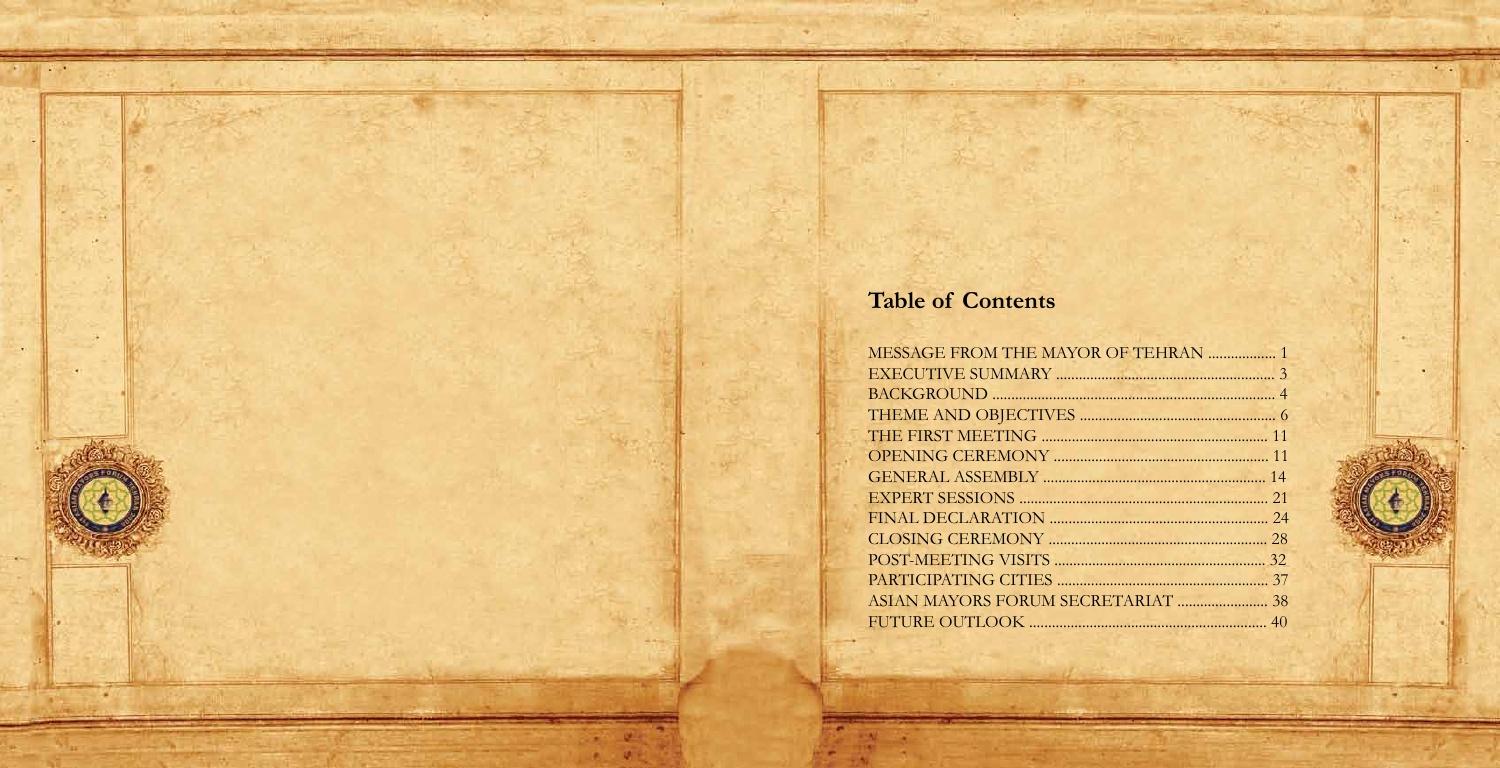# **Message from the Mayor of Tehran**

In the Name of the Most High

#### Dear Colleagues,

1

As you are informed, the first Asian Mayors Forum, held on November 19th and 20th, 2008, in Tehran and hosted by the Tehran Municipality has been one of the most significant events in the field of urban management in the ancient continent of Asia. The attendance of more than 89 Asian mayors, governors and high-ranking state officials and some of the Asian urban management thinkers and executives indicated the convergence and participation of municipal authorities to solve urban problems in Asia.



The Final Declaration of this meeting underlined the urgent necessity of good governance, sustainable development and citizens' prosperity at national, regional and global levels and aimed at revitalizing the sovereignty and splendor of the great Asian civilization and moving towards higher standards in development.

2

I would like to express my gratitude towards all the distinguished guests who participated in the first meeting of this forum and to all those who expressed their interest and solidarity but could not attend.

I am pleased to inform you that with the implementation of article 15 of the final declaration, the Secretariat of Asian Mayors Forum launched its work in Tehran and this important and basic step towards achieving the objectives of the said meeting has successfully been taken.

Presenting to you the attached report, prepared by the Secretariat, on the first meeting of the Forum, I would like to solicit your valuable viewpoints on this new movement. Undoubtedly, your ideas and inputs on establishing closer relations and cooperation with the Secretariat will play a valuable role in achieving the goals of this new continental body. We are all looking forward to the day when the ancient and rich continent of Asia achieves its rightful global status via sympathy and joint efforts of its leaders and citizens.

Taking the opportunity, I wish health, success and prosperity for Your Excellency and the esteemed citizens of your city.

Mohammad-Bagher Ghalibaf Mayor of Tehran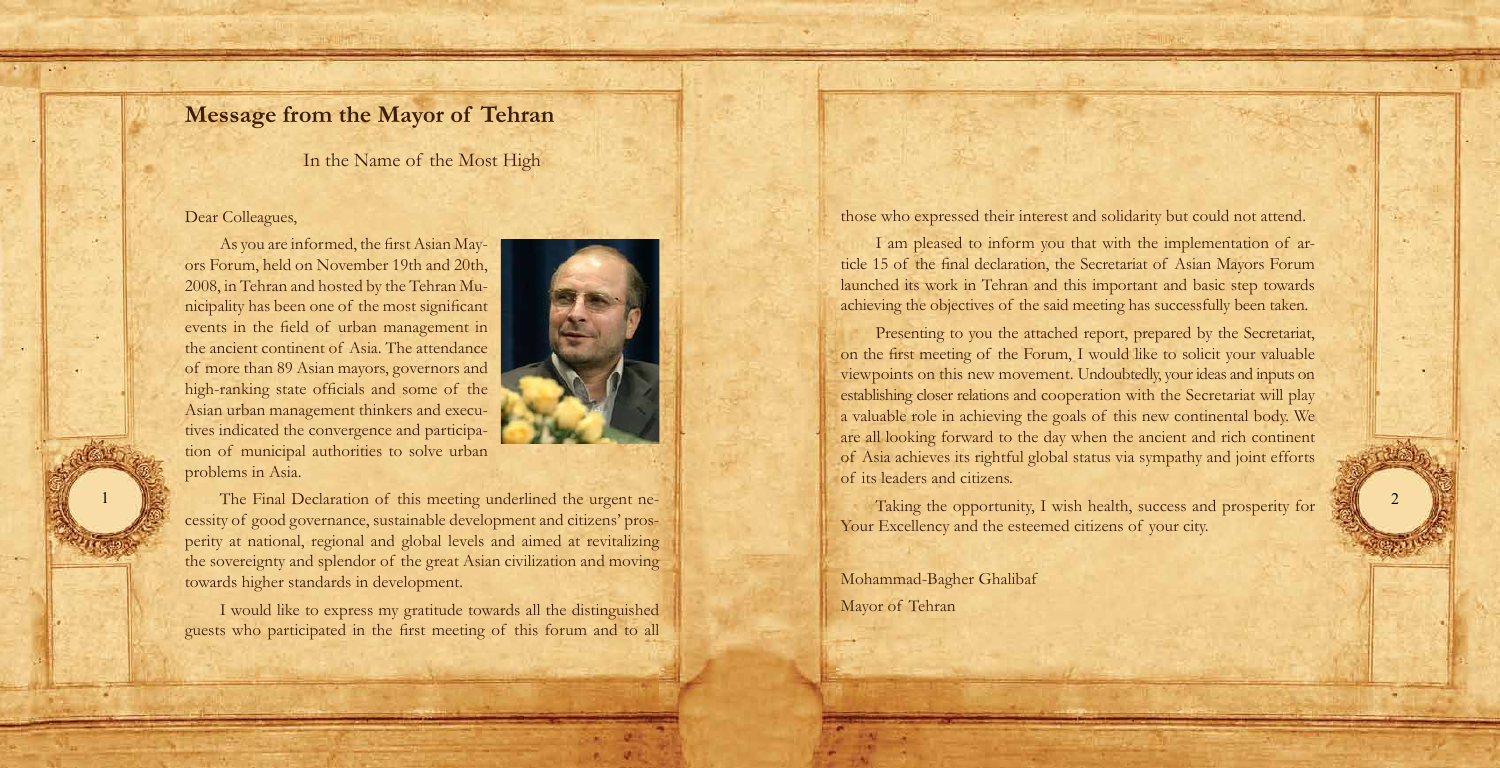# **Executive Summary**

3

On November 19th, 2008, Tehran was host to mayors and delegations from 89 cities who attended the first meeting of Asian Mayors Forum. The theme of the meeting was Asia for Citizens: Integration for Better Life and the outlined goals were to explore new perspectives on local governance and urban development throughout Asia. The meeting also sought to stimulate ideas and discussions on networking between major cities as a step towards further integration in the interest of all the citizens of Asia.

This report, tells the story of how the Asian Mayors Forum and its first meeting in Tehran came to be. Objectives and themes of the first meeting will be reviewed. A brief report of the first meeting of the Forum in Tehran will be given, followed by an account of some of the outcomes of the first meeting. The Asian Mayors Forum Secretariat will be introduced and its roles, responsibilities and plans will be discussed. In conclusion, Tehran's views on the future outlook of the AMF, potentials and capacities will be expressed.

4

# **Background**

In today's world, collaboration between cities and municipalities around the world has proven to be a productive way of more effectively dealing with the ever-growing challenges of the management of modern cities. More optimal ways of allocation of resources, exchange of know-how and best practices and improvement of city management capacities have been some of the areas in which such collaborations have been successfully used.

At the turn of the new millennium, UN Development Program estimated the number of official global city-to-city links to be between 15,000 to 20,000 (UNDP, 2000). A few examples of such partnerships include: expansion of the rapid bus transit system in Kunming, China through collaboration with Zurich, Switzerland; housing development projects for impoverished neighborhoods of Sao Paolo, Brazil through collaboration with Toronto, Canada and small business developments in Nepal through collaboration with London, UK. There are already different local and international organizations that espouse such partnerships such as United Cities and Local Governments (UCLG), Arab Towns Organizations (ATO), Council of European Municipalities and Regions (CEMR) and National League Cities (NLC), to name a few.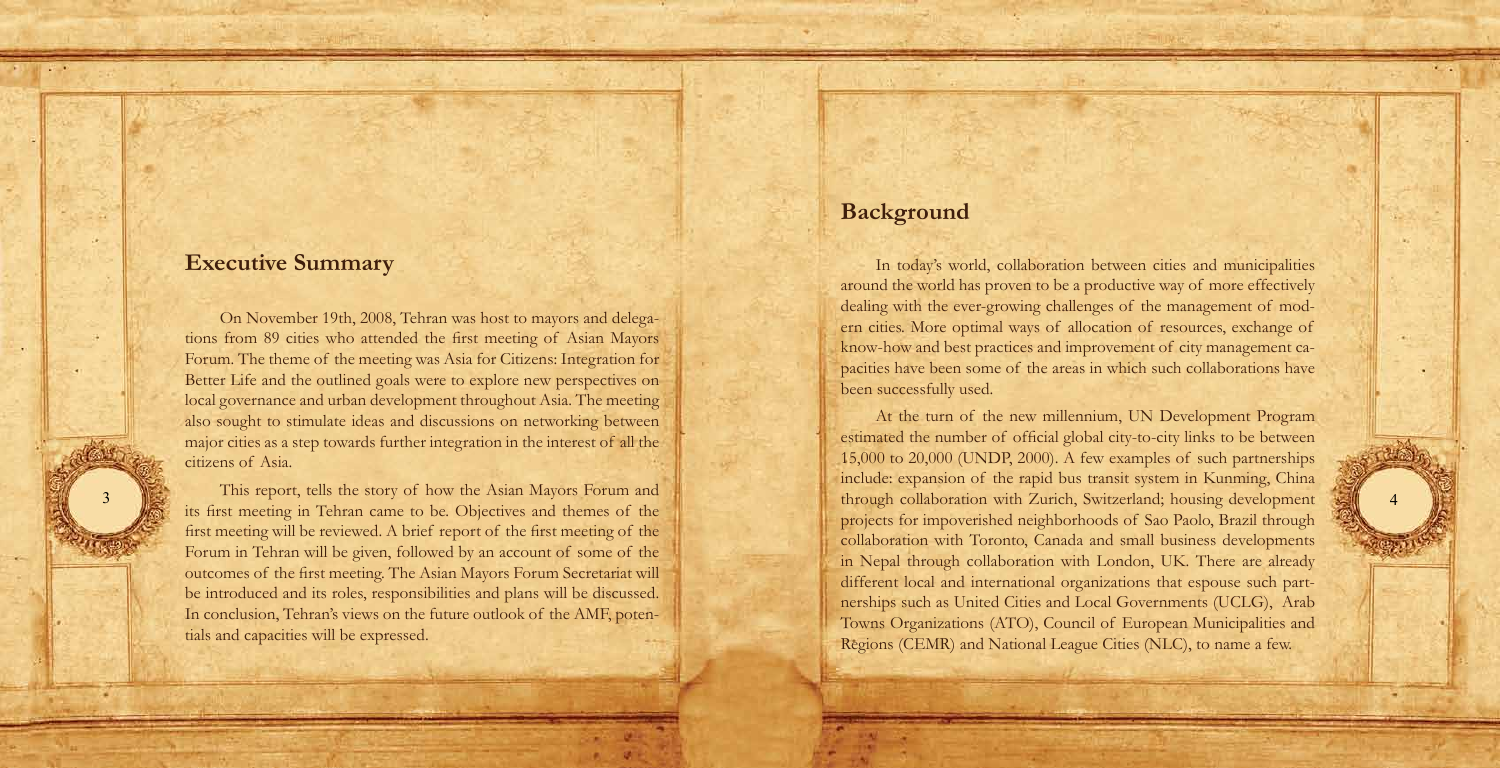In the 2007 meeting of the Asian Parliamentary Assembly (APA) in Tehran, Tehran's mayor, Dr. Ghalibaf, proposed the formation of Asian Mayors Forum, an institution that would foster partnerships and collaboration between cities and municipalities across Asia and offered to host the first of the annual meetings in Tehran in 2008. The proposal was received warmly.

Since then, Tehran started preparing itself to host the first meeting of the AMF in November, 2008. Official invitations were sent to many municipalities around Asia and some honorary guests outside Asia. The newly opened Milad Tower and conference center where chosen as the site of the meetings.



5

# **Theme and Objectives**

## Theme: Asia for Citizens: Integration for Better Life

Despite the fact that in the past years, creation of convergence in political, economic and cultural fields in Asia seemed to be an unlikely issue, the spread of communication tools as well as certain universal notions and concepts particularly in the political and economic fields have paved the way for such a convergence.

6

We are all aware that mega-cities with their evolving roles leave certain impacts that are beyond the impacts left by some countries in the global economy. In many places around the world, mega-cities act as the driving engines of the country's economy and play an effective role in economic development and regional cooperation. Mega-cities provide their inhabitants with a better environment for work, a higher quality of life, improved security, promote spirituality and provide more leisure time. Of course, advanced techniques and internet communication tools are needed for having such achievements in order to promote the status of citizens in the society.

Nowadays, the increasing role of mega-cities and city management systems has become quite clear in forming convergence and sustainable development at the regional level. Moreover, the process of formation of mega-city networks has taken the borders of mega-cities beyond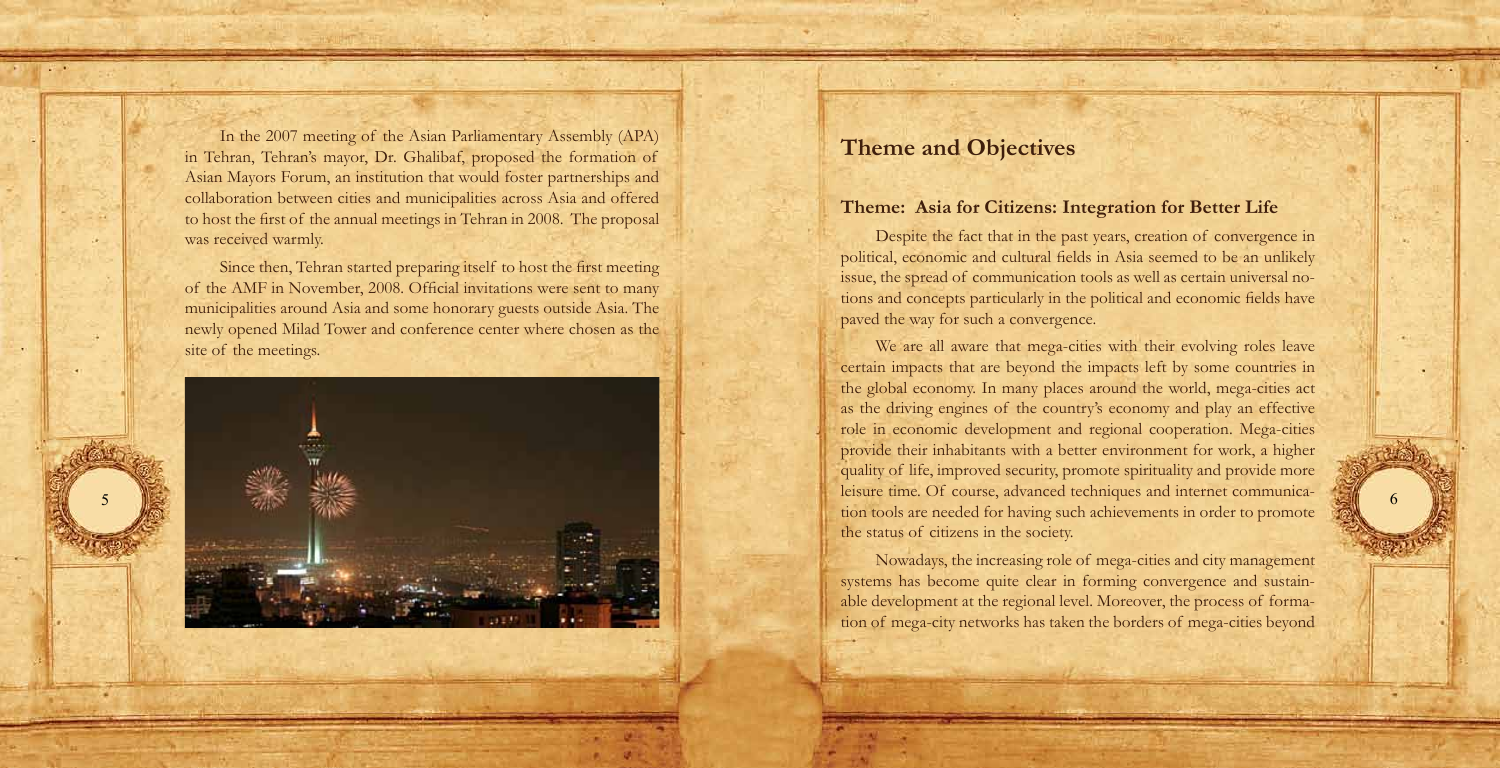7

**1. Local governance and public participation** 

The issue of public contribution in running the local affairs has been taken into consideration since a decade ago as an essential factor

for development studies. Local governance can be considered as a reliable tool for having public contribution in decision-makings related to the administration of cities and communities. With the involvement of public institutions in the administration of cities, the process has become dynamic and grounds have been paved for full contribution by the people at a higher level.

8

The public aspect of local governance is manifested within the framework of councils, associations, local assemblies, board of trustees and is tasked with making decisions about affairs that are directly related to the people on people's behalf and supervise the quality of performance by institutions and local governance. Such institutions constitute the most important part of the concept of local governance and reflect the views, ideals, wishes and the demands of local people. People's massive involvement in managing metropolitan affairs is among the most genuine methods of national growth Because such a useful experience in the administration of public affairs encourages the people to perform major tasks at the national level

**2. Common challenges to the management of Asian metropolises:** Rapid Expansion of Urbanization, public transportation, air pollution, etc.

The 1st Asian Mayors Forum made efforts so as to make use of successful experiences by Asian mega-cities in running the metropolitan affairs through the involvement of public institutions

their metropolitan borders. Cities are in need of further interaction and convergence in order to obtain their new identity that encompasses all political, economic, social, cultural and geographical elements in a consistent and target-oriented manner. Cities are currently moving towards further welfare and promotion through interaction and following the common goal of having an active and effective presence at the global .level

The 1st Asian Mayors Forum chose the theme of integration for a better life so as to take a step forward for improving the living condition of Asian citizens through. the exchange of experiences in Asia

## **Objectives**

The aim of the first-ever meeting of the Asian Mayors Forum was to explore new perspectives on local governance and urban development throughout Asia. The meeting sought to stimulate ideas and discussions on networking among major cities

as a step towards greater integration in Asia

## **Topics**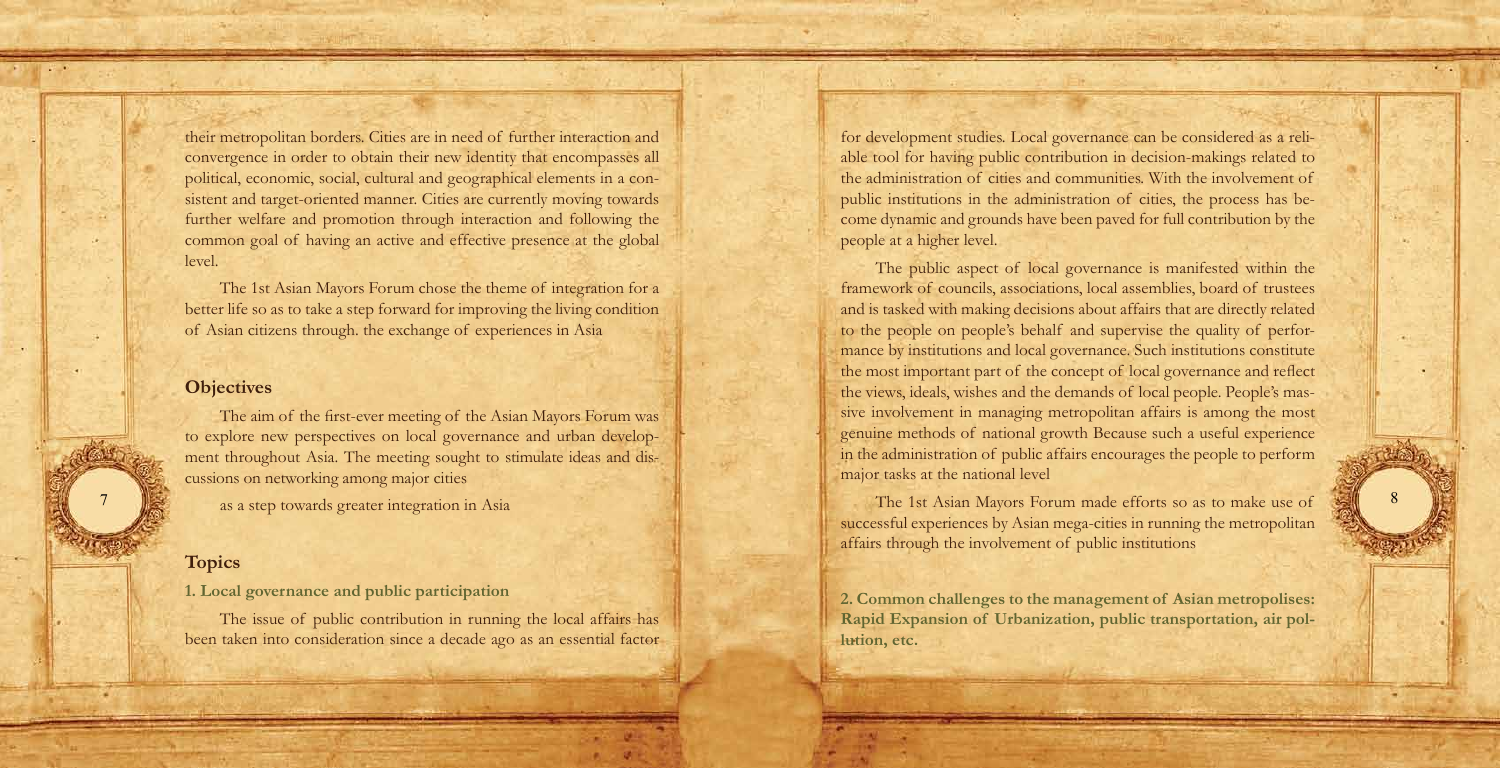More strength is needed to manage bigger challenges in Asia that can be gained through convergence and unity. Awareness about the capabilities, capacities, shortcomings and problems in mega-cities (with regard to their role in the formation of national and global economies) will be helpful in eliminating such difficulties. Mega-cities in Asia face common issues such as environmental issues, expansion of urbanization, air pollution, public transportation, urban health and hygiene, cultural diversity, energy consumption, etc.

Expansion of urbanization is not limited to any particular area and is a trend that can be observed throughout the world. Currently, just over half of the world population is living in urban areas and that population is increasing on an annual basis. The spread of poverty and class differences in the society from the economic point of view has made the movement to suburban areas of cities, inevitable. The increasing urbanization in recent decades reflects the ever-increasing importance of using advanced science, technology and successful experiences in city management. Using modern methods of energy consumption particularly in public transportation (that can reduce air pollution) has been on the agenda of public transport management

Through the exchange of information, knowledge and new technologies, the 1st Asian Mayors Forum sought to attain common achievements for countering major metropolitan challenges.

## **3. City to city cooperation**

Global developments have led to the emergence of cities as new players in the course of trans-national interactions and besides age-old players such as international organizations and governments, cities have achieved an effective and important status in the management of international affairs and global governance. In the era of information, raising awareness about the significance of urban life and its necessities and obligations at the individual and social levels has led to the citizens demanding from their local governments and municipalities to put improvement of quality of life issues in cities and good governance very high on their lists of priorities.

10 9 Through the exchange of information, knowledge and new tech-<br> **Experiences** experiences experiences experiences and the exchange of information, knowledge and new tech-<br> **Experiences** experiences experiences experienc The urban nature of mega-cities cannot fulfill human and social demands of citizens. Citizens are seriously looking for a city based on humanitarian relationships and social spirit in order to achieve security, welfare and happiness. Such ideals have created common opportunities and challenges for big cities in different parts of the world and have turned cooperation among them into an inevitable issue. Therefore, a new level of reciprocal relationship has been created among these cities that are worth analyzing at local, national and trans-national levels and can even be considered as practical models. It goes without saying that Asia enjoys tremendous capacities and capabilities for developing coopthroughout Asia.

> The 1st Asian Mayors Forum sought to prepare fertile grounds for discussing these successful experiences and innovative ideas for enhancement of cooperation among cities in Asia.

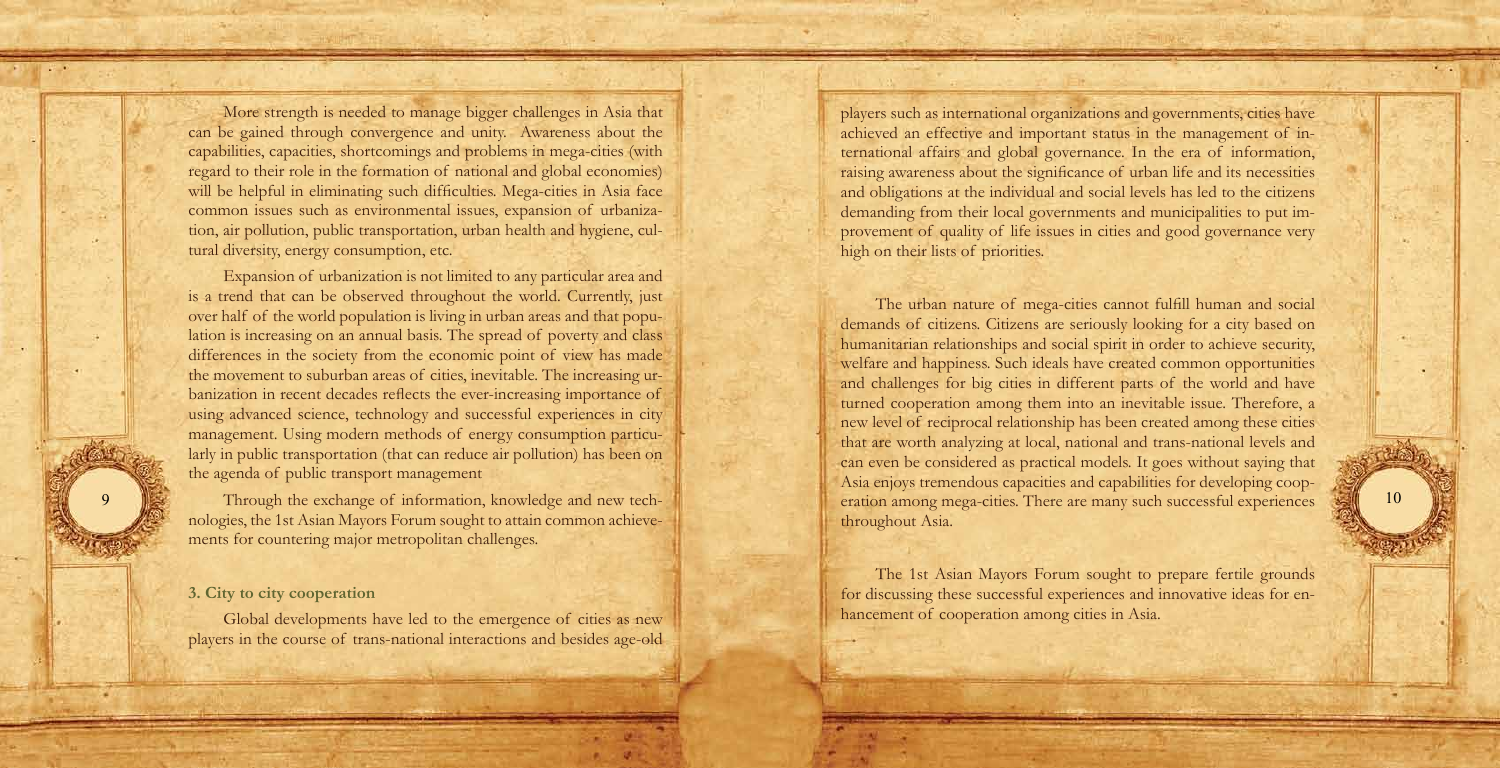# **The First Meeting**

# **Opening Ceremony**

The meeting formally commenced on the morning of Wednesday, ing, Dr. Mahmoud Mohammadi and a message from the Secretary Gen-November 19th, 2008 by opening remarks of the Secretary of the meet-



real of the United Nations. The President of Islamic Republic of Iran<br>and former mayor of Tehran, Dr. Mahmoud Ahmadi Nejad, delivered<br>his speech and the mayor of Tehran, Dr. Mohammad-Bagher Ghalibaf<br>welcomed the attendees and former mayor of Tehran, Dr. Mahmoud Ahmadi Nejad, delivered his speech and the mayor of Tehran, Dr. Mohammad-Bagher Ghalibaf welcomed the attendees of the Forum and expressed his views on the potentials of city-to-city collaborations in Asia.

## Dr. Mahmoud Ahmadi Nejad, President of the **Islamic Republic of Iran**

"All cities shall get their identities from their own citizens and their structures shall represent identities, histories and cultures of its residents. What they shall rity and peace, interaction and relationship based upon have in common is perfectionism, psychological secuethical values, kindness, spirituality and the drive to-<br>wards-human perfectionism."



cieties. Geography of Asia, is the world's vastest and has "History of Asia is the root history of human sothe most attractive geographical landmarks. Asia is the cradle of ancient civilizations, origin of noble cultures and beautiful exhibitions of different languages, colors

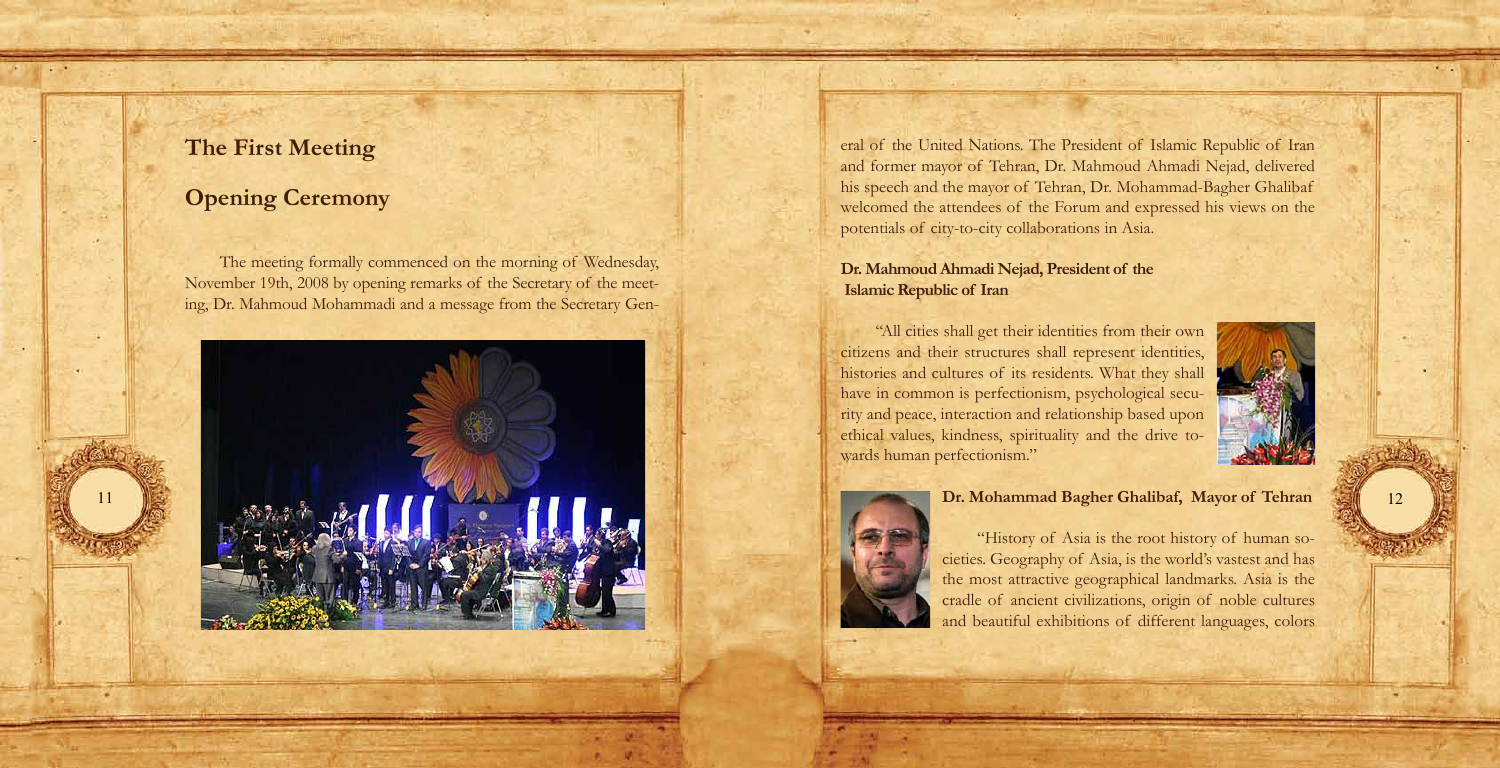and human races. Economy of Asia is one of the most prominent and essential axes of the global economy. Politics in Asia is complex, stable and is highly effective and influential due to its history and background. "

tions, Delivered by Dr. Mohamed Halfani, UN-HABITAT Distinguished Representative Message of Mr. Ban Ki-moon, Secretary General of United Nations, Delivered by Dr. Mohamed Halfani, UN-HABITAT Distin-Message of Mr. Ban Ki-moon, Secretary General of United Na-





cal point for local authorities within the UN system, provides the neces-<br>sary space for contributing to global decision-making." of development and peace. UN Habitat, the fo-<br>cal point for local authorities within the UN system, provides the neces



come extended by you, the talented directors and "It goes without saying that the warm welresearchers of the urban management from Asia, set which encourages us to turn this forum into a Europe and Africa, to this meeting is a valuable aspermanent reliable body in Asia."

# **General Assembly**

Following the opening ceremony, the General Assembly began its meeting and thirteen of the attending dignitaries delivered their speech-<br>es in morning and afternoon sessions:



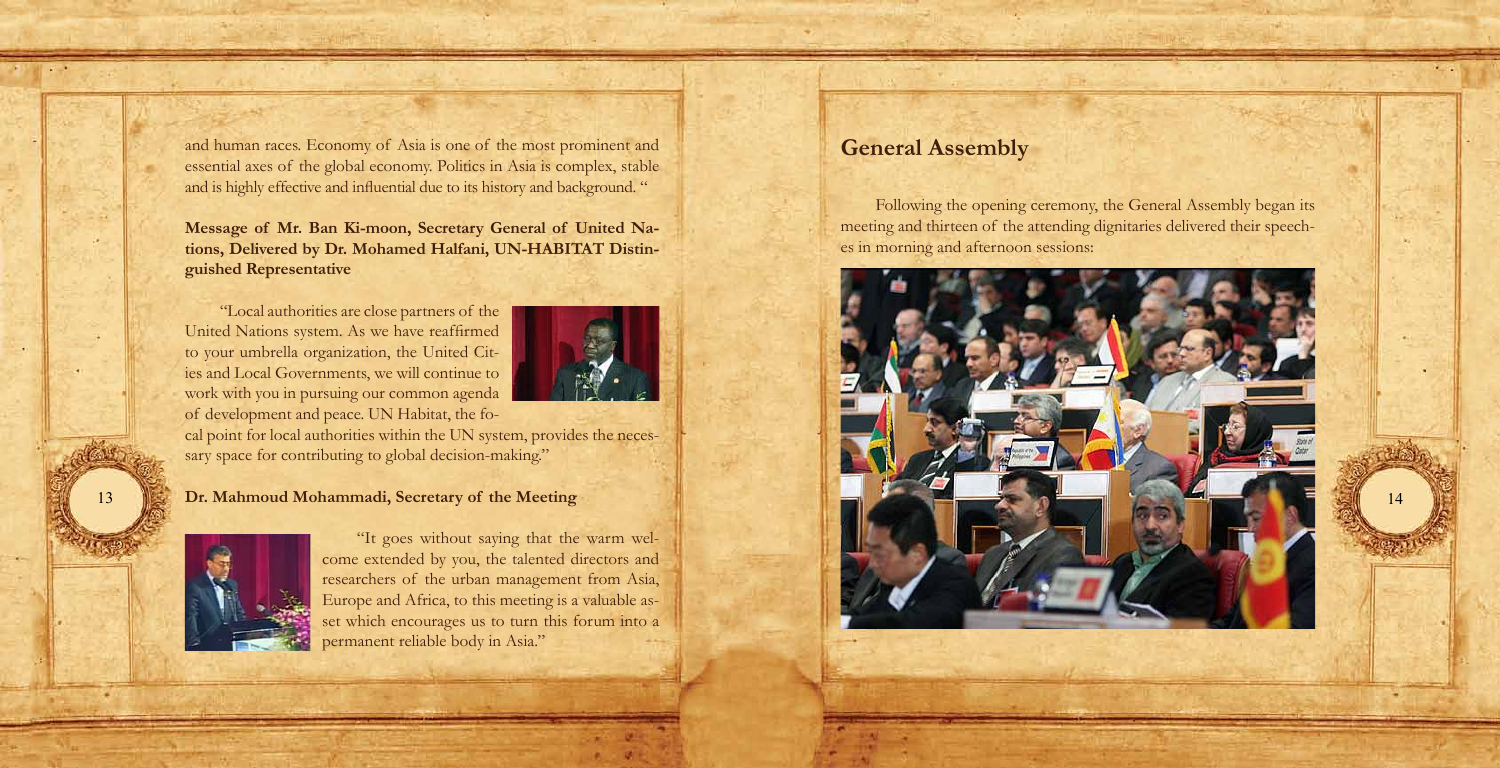Distinguished Guest of the Forum, Mr. Dominique de Villepin **the Former Prime Minister of France** 



"Isolated acts are doomed to fail and any progress requires exchange of experiences. In opted based or real and diverse expertise services." the long run all political measures shall be ad-<br>opted-based or real and diverse expertise serthe long run all political measures shall be ad-

#### **Mr. Bassam Raad, Mayor of Baalbek**

lic of Iran, will provide us with a fresh and dynamic power in the course "We believe that having the present meeting in the Islamic Repubof history of Asian nations, more towards a better life; the move and function of the drive whose outcome will be very tangible and decisive for the future of the people living in this region to the extent that we can get a clear view of our states in the world as well. "

Ms. Deuntemduang Na Chiengmai, Mayor of Chiang Mai, **Thailand**

"Only through exchange of information, knowledge, new technologies and public awareness concerning the positive impacts of integration in economic and social fields can we achieve the goal of sustainably, pleasant environment and hence a better life."

## **Mr. Mazhar Hossein, Deputy Mayor of Islamabad**



"Presently the city (Islamabad) has demand for 150000 housing units per a year but the present system is able to provide only half of these and this demand is increasing by 5000 units every year. This pressure is also ies in the form of unplanned villages and urban slums." giving rise to unplanned settlements in and around the cit-

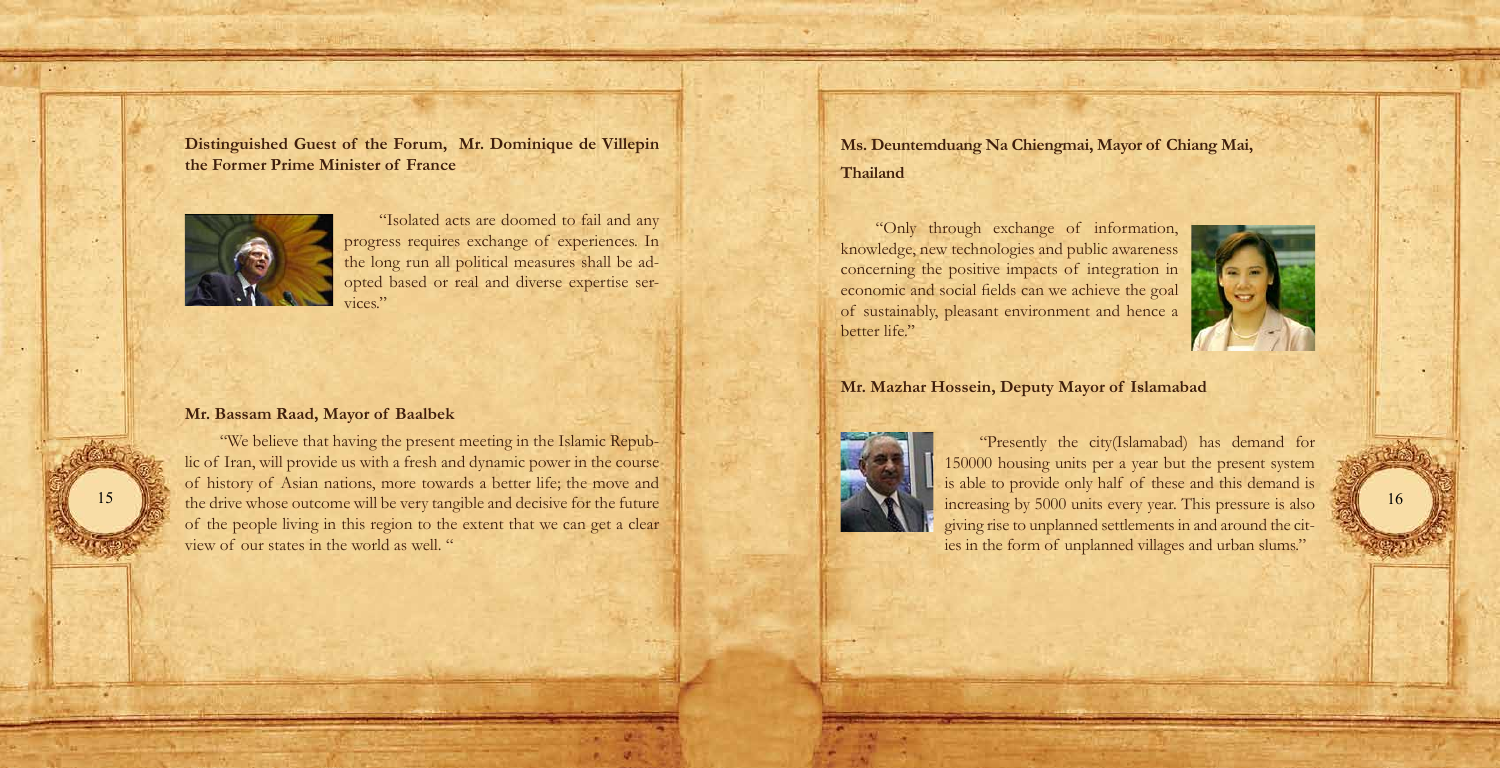Mr. Ahmet Selamet, First deputy chairman of Istanbul Municipal-<br>ity, Turkey

"Istanbul links Asia to Europe and has played its deserved role as the main economic ing different international political, economic, pecially in recent years and by holding and hostcoordinator between these two continents. Esand sports events, Istanbul demonstrated its high capacities in the world."



**Mr. Bikash Ranjan Bhattacharya, Mayor of Kolkata** 



"We have to have access to the latest technology and at the same time, to go for capacity building pro-<br>
17 mich we can identify and select the best cities." and at the same time, to go for capacity building proarchaic systems of the world, they are not willingly going to accept the modern technology, but we have to make them to accept that for which the capacity building is one of the most important aspects of the whole system."

**Dr. Mahmoud Kilic Secretary General of the Parliamentary Union** of the OIC Member States (PUIC)



sary legislations to protect the environment. For this palities can develop ideas and enact relevant and neces-"Working hand in hand, parliaments and municihigh goal, I wish that this meeting will strengthen ties among municipalities."

## **Mr. Majid Milad Aljazayeri, Head of Manameh City Council**

"It is through such meetings that we can seek and find a unified definition and the norms of the best urban ternational level; the definitions and the norms through management or the best local governance even at inwhich we can identify and select the best cities."

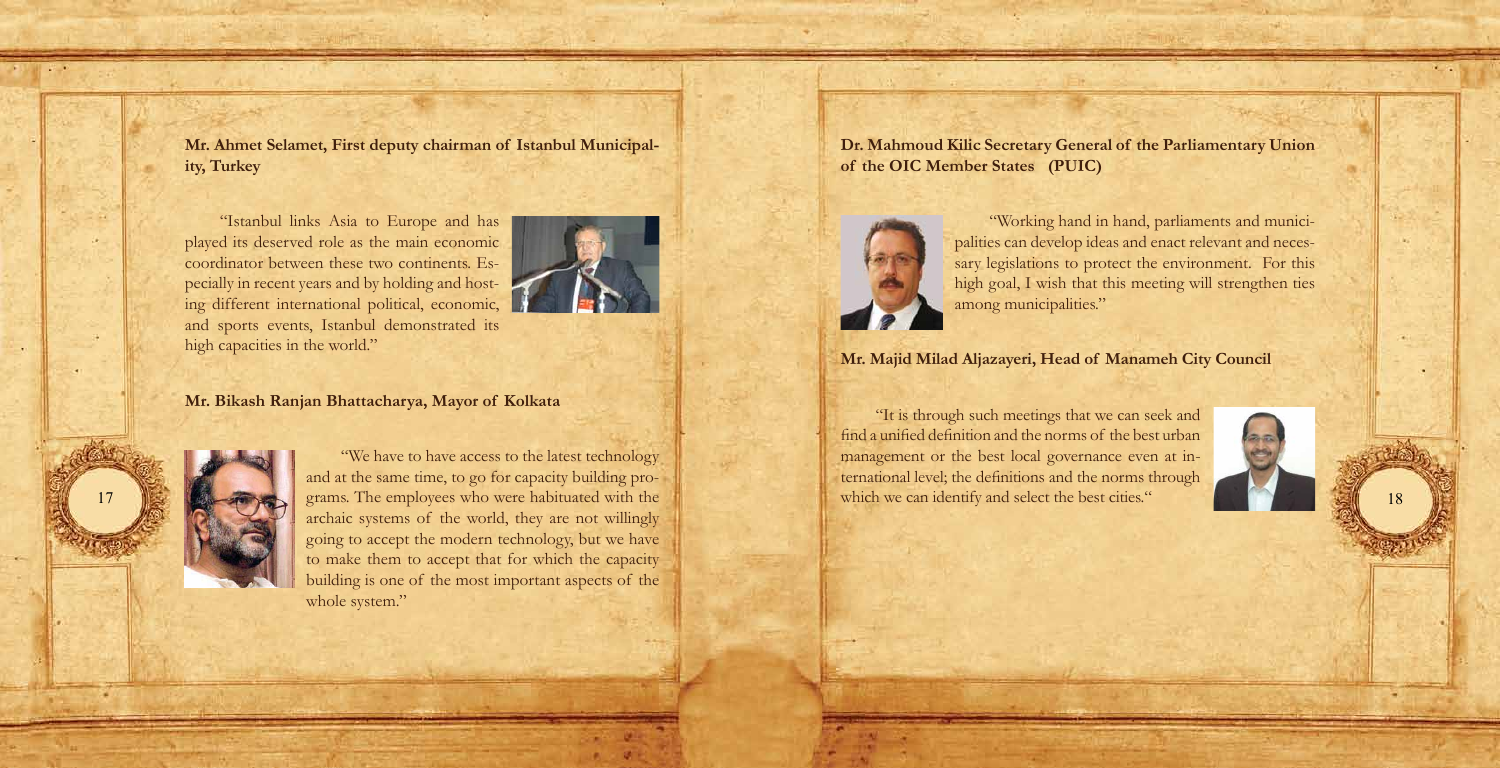## **Mr. Zaki Alghul, Mayor of Qods Al Sharif, Palestine**

"You may be surprised if I tell you that I live in the capital of Jordan, since I am not allowed to live in my own hometown, the town in which according to my identification documents and deeds, for the past 800 years my ancestors have lived there."



## **Ms. Janet Micheal, Mayor of Ramollah**



"I carry with me, grief and difficulties of the Ramallah Municipality and my colleagues in Palestine. Ramallah, this peaceful city is the window of Palestine to the outside world. Ramallah is adjacent to the Holy Qods. It is the place where all Palestinget together and meet each other."

**Mr. Mahdi Chamran, Distinguished Head of Tehran Islamic City Council** 

"In a study at the glance we can see that our cities and megacities in Asia are not free from challenges. In order to overcome these challenges, to succeed and to go through a healthy, well-developed, and I add, a well-dignified city, a utopia, we should make great efforts."

## **Mr. Naoki Inose, Deputy of the Governor of Tokyo**

and the original text of the world, can the original text of the world urban model for the statements of the vorld urban model for the statements of the world urban model for the statements of the world urban model for the "By hosting the world's most compact and environment- friendly Games [2016 Summer Olympics, for which Tokyo is a candidate], Tokyo hopes to disseminate to the world urban model for the 21st century. We would greatly appreciate your kind support toward this end."





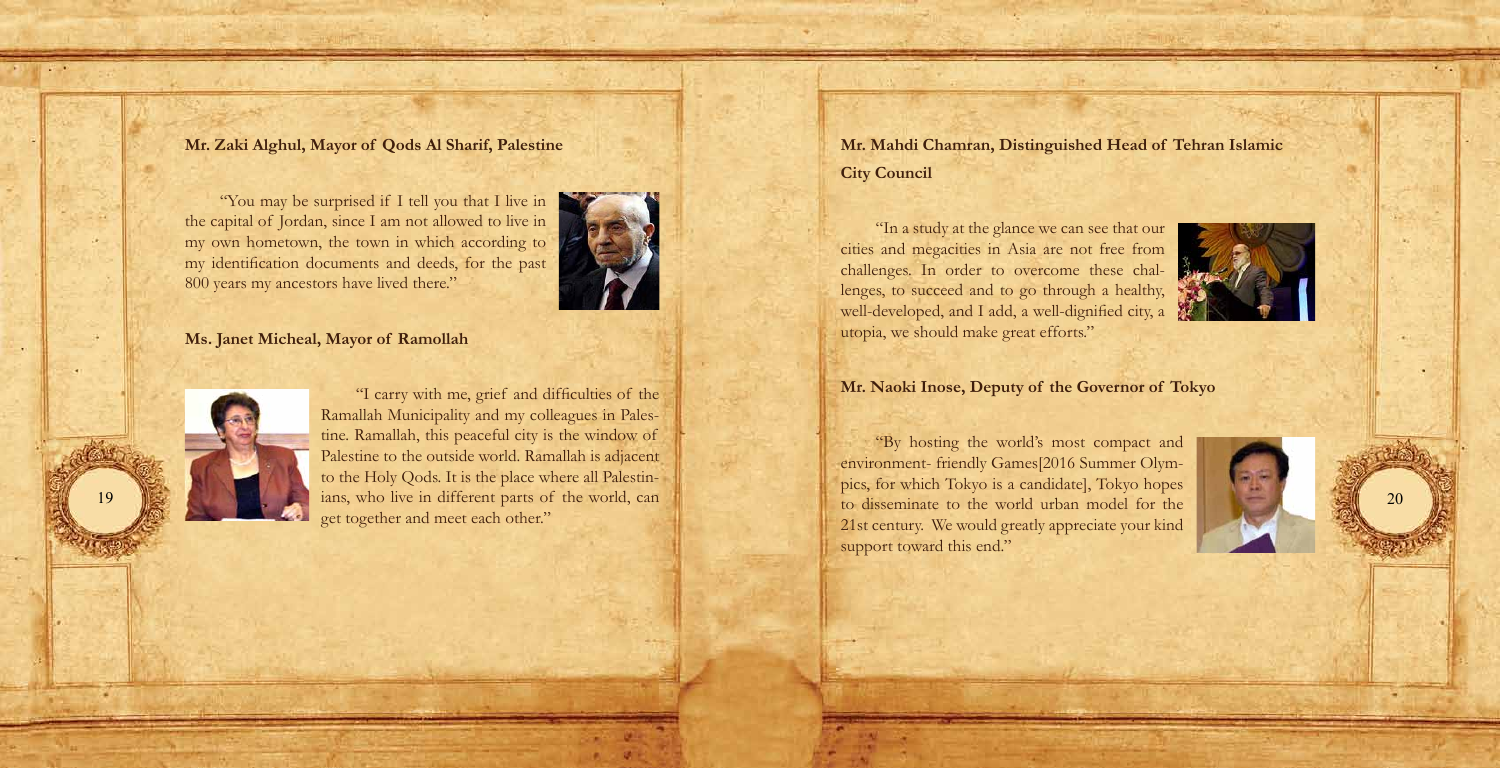# **Expert Sessions**

On the morning of Thursday, November 20th, 2008, Expert Sessions in three parallel sessions were held. Dr. Masoud Islami, the Chairman of the Expert Committee, supervised the sessions and Dr. Mozafari, Director of the International Relations Department of the Municipality of Tehran was in charge of coordinating the agenda of these sessions.

## **Session 1: City to City Cooperation**

Chair: Ms. Arti Mehra, Mayor of New Delhi

Co-chair: Dr. Karbasian, Urban Services Deputy of Tehran Municipality

## **Session 2: Local Governance and Public Participation**

Co-chair: Dr. Pour Mousavi, Adviser to Mayor of Tehran

# **Session 3: Common Challenges to the Management of Asian Metropolises**

Chair: Mr. Majid Milad Aljazayeri Head of City Council of Manama

Co-chair: Dr. Vaeze Mahdavi, Coordination and Planning Deputy of Tehran Municipality

## **Highlights of the speeches by members of the Expert Sessions:**

The first speaker, Dr. Ameli, professor at Tehran University delivered a talk titled "Tehran Virtual City", which aims at providing a virtual metropolis where citizens can have access to most urban services without having to physically travel to the service provider. In addition he mentioned that a virtual city must resemble a real city and must contain all the same elements.

Chair: Ms. Deuntemduang Na Chiengmai, Mayor of Chiang Mai half of them are not living in good conditions» and then he emphasized 22 Mr. Salaheddin Yildrim of UCLG-MEWA was the next speaker in the panel, who addressed the issues of cities, cooperation, and coexistence of many cultures. He said, "Half of mankind live in cities, and half of them are not living in good conditions» and then he emphasized the importance of human nature in relation to spirituality and development of moral and spiritual senses and values.

> The podium was next given to Dr. Rafiee, who emphasized the association of good governance with five major principles: Fairness, Accountability, Performance, Direction and Legitimacy. At the end, she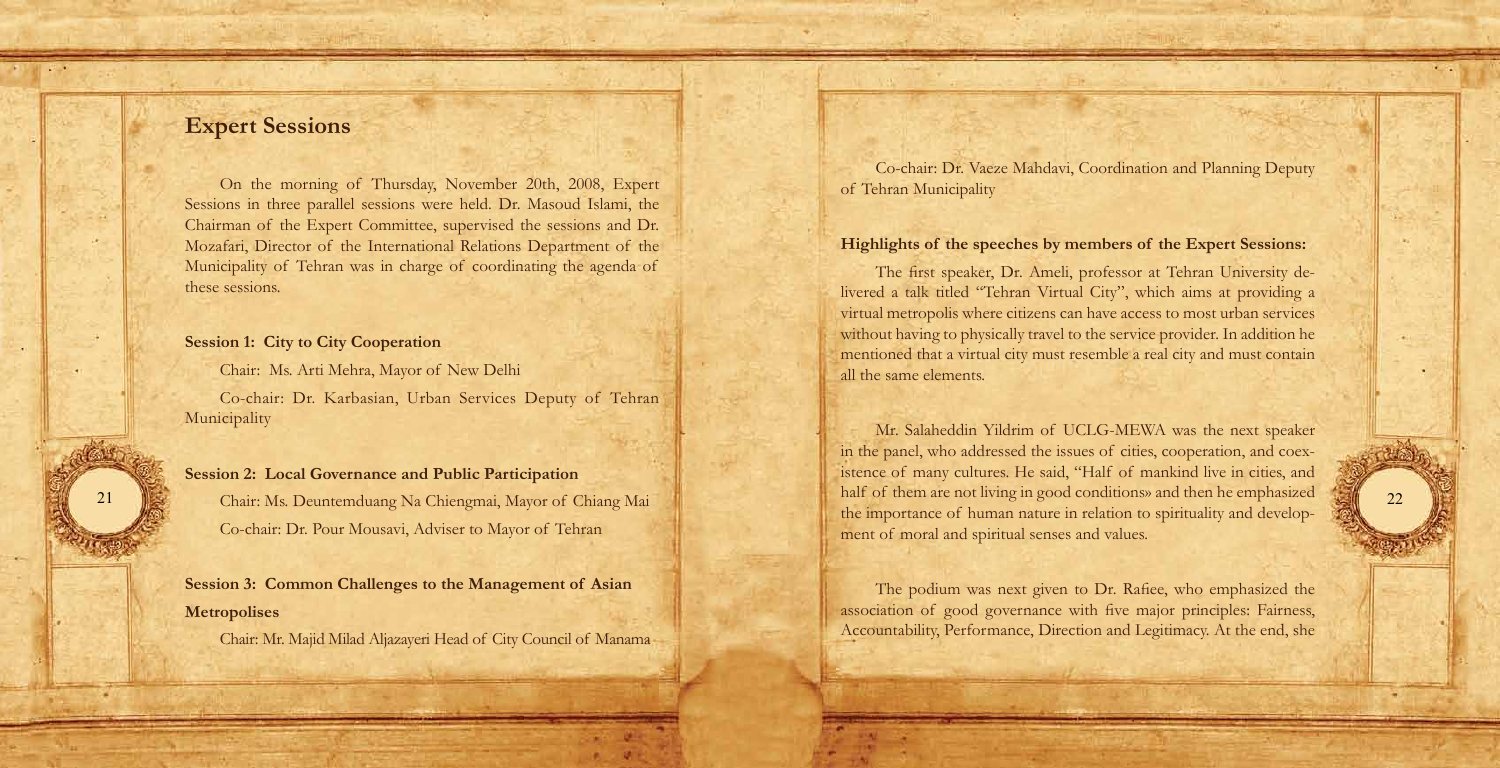recommended enhancing social capital and public trust by increasing the quantity and quality of social responsibilities of municipalities.

Moments later Mr. Mehmet Demirci, Mayor of Tuzla, Turkey, introduced a project called, "360 degree performance evaluation and ing the mayor are evaluated by the people through a questionnaire, and management system», in which efforts of all municipality staff includthe feedback is returned to them.

Dr. Mohammad Taghi Razavian, professor at Shahid Beheshti University, expressed and emphasized that the general objective of the tise of cities and offer an inexpensive yet efficient management system city-to-city cooperation projects is to transfer the knowledge and experadapted to local conditions. Dr. Razavian commented that city-to-city cooperation should be based on two main parameters, i.e., "mutuality" and equality» He suggested more cooperation in promotion of modern urban management techniques in cities. and equality. He suggested more cooperation in promotion of modern<br>23 architecture a comprehensive approach to regional cooperation<br>24 architecture in cities.

Dr. Ebrahimi elaborated on socio-economic challenges and Dr. Assadi, focused on urban health equality which is a moral value in our religious beliefs.

# **Final Declaration**

tropolis authorities, the draft of the final declaration, in 15 articles, was In a workshop consisting of mayors and experts of public mereviewed, discussed, approved and ultimately prepared for presentation eral assembly on November 20th. The following is the text of the final in the closing ceremony. The final declaration was adopted by the gendeclaration:

ran, and kindly hosted by the people and municipality of Tehran, on We the Mayors and Authorities of 89 Asian cities convened in Teh-19-20 November 2008, for the first meeting of the Asian Mayors Forum representing our respective Municipalities and Localities do hereby:

1. Appreciate the pioneering role of the Asian Parliamentary Asin Asia and recalling its Tehran Declaration of 2007 encouraging "Asian local governments, city councils, and mayors to exchange information and experience with a view to promoting cooperation and integration in Asia."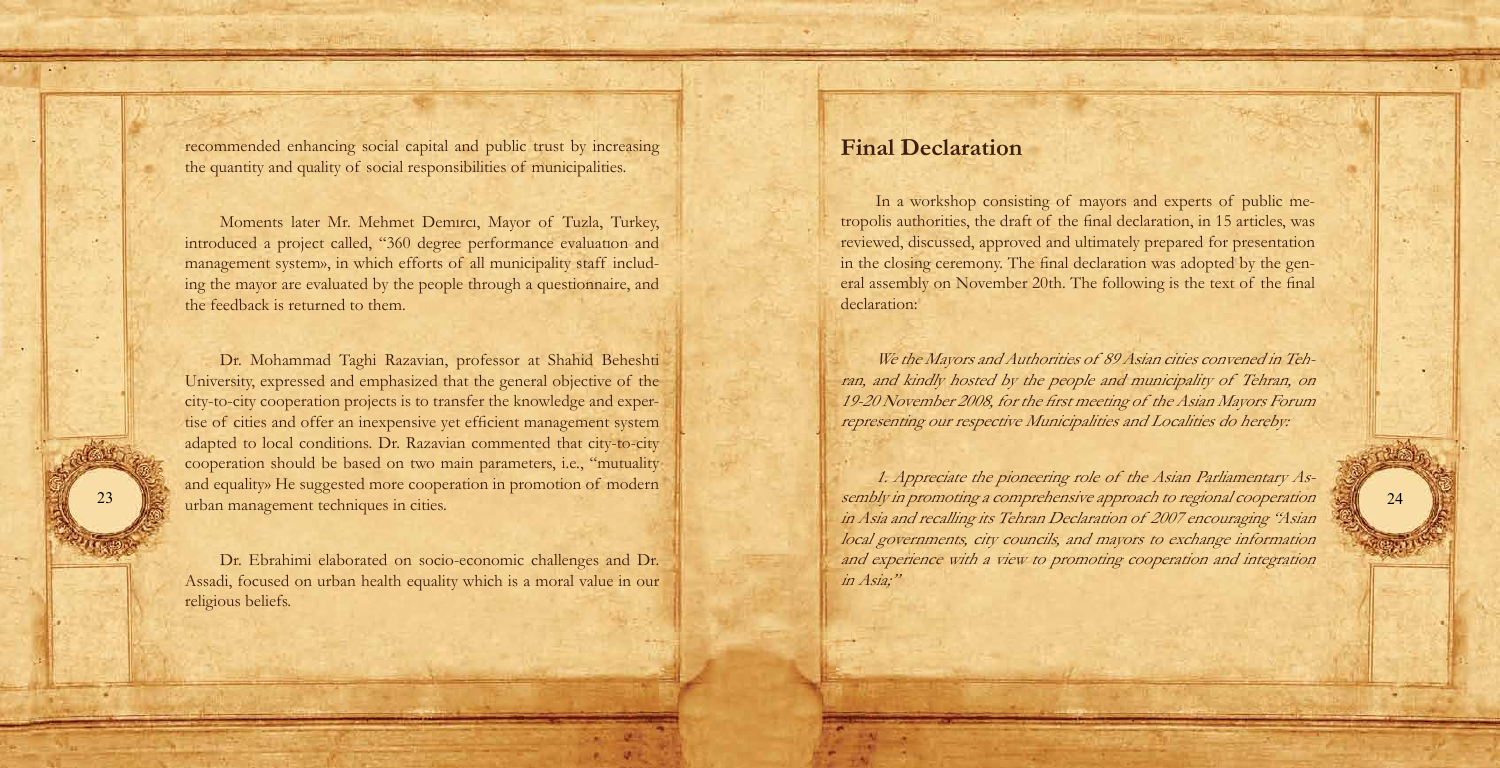2. Welcome the initiative by His Excellency Mohammad-Bagher Ghalibaf the Mayor of Tehran for organizing the Asian Mayors Forum cration and networking among mayors and municipalities of major ch-<br>ies-throughout Asia; as a fit w institution allining at promoting and facilitating further coop-<br>eration and networking among Mayors and Municipalities of Major Citas a new institution aiming at promoting and facilitating further coop-

derscore the essential role of cities in realization of good governance, dles of civilization, to the development of human society at large; Un-3. Acknowledge the contribution of Asian Major Cities, as the crasustainable development, and human prosperity, at national, regional, and global levels;

4. Underscore the essential role of cities in realization of good al, regional and global levels; governance, sustainable development, and human prosperity, at nation-

torically significant; economically strong; socially prosperous; culturally 5. Envisage Asian Major Cities as coherent cities which are hisdiverse; politically influential; technologically advanced; environmentally clean; and internationally proactive;

6. Recognize that further interaction and integration among Asian

Major Cities, will facilitate urban development and pave the way for higher standards of living throughout Asia;

to-city cooperation in areas such as urban planning and management, 7. Recall the enormous potentials of Asian Major Cities for cityurban tourism and architecture, trade and investment, energy, science and technology;

8. Express concern about the common challenges facing Asian Major Cities, including rapid urbanization, environmental degradation, vulnerable socio-cultural identity, uneasy transportation and mobility, ble financial resources, and natural disasters; underdeveloped health and safety, urban inequality and poverty, unsta-

9. Support the development of new networks among Asian Cities for the exchange of information, organization of expert conferences, and initiating joint research projects as well as training programs, to meet the common challenges facing the efficient urban management in Asia;

> ment of urban services in the Asian Major Cities; fectiveness of local governance and public participation in the improve-10. Express satisfaction with growing awareness vis-à-vis the ef-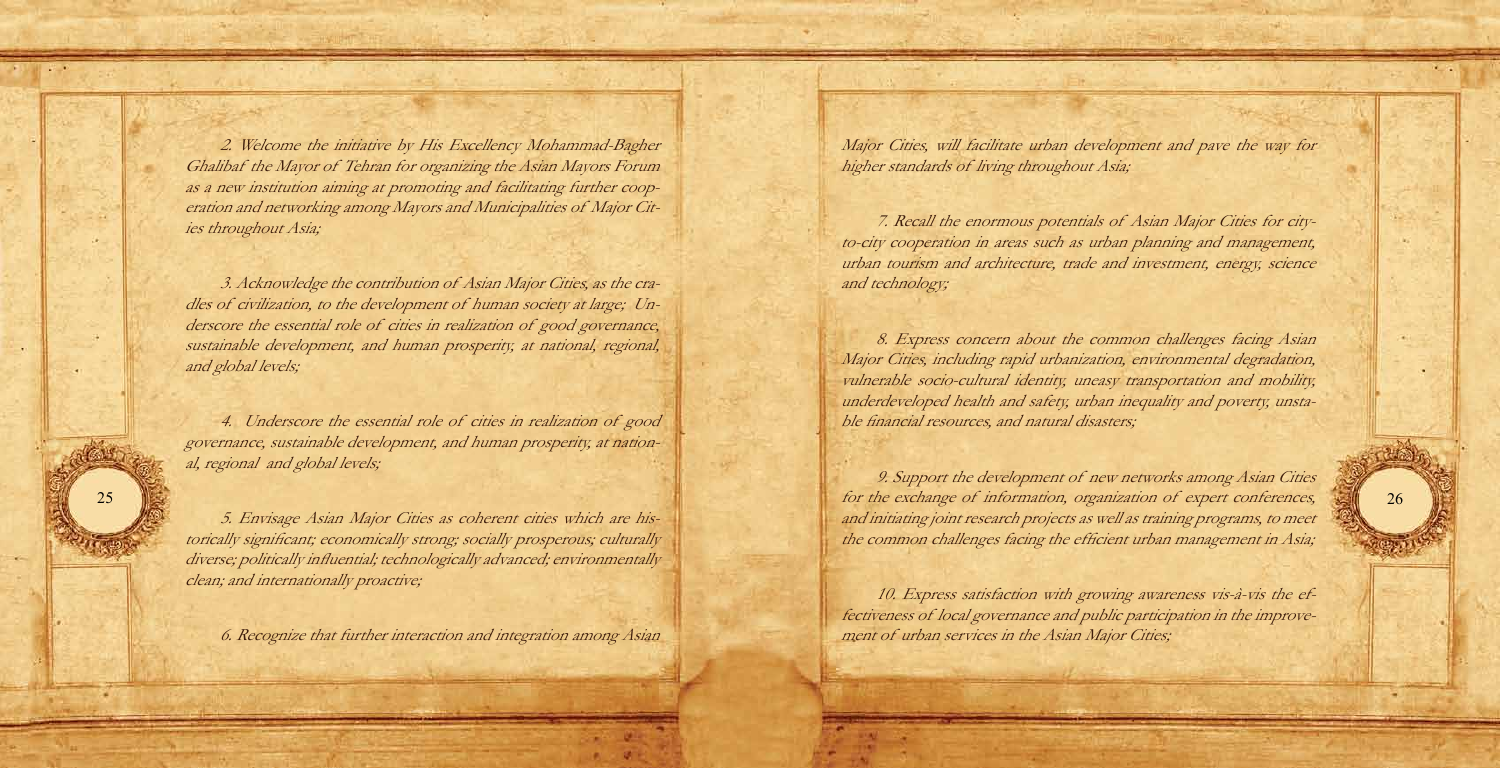er role for public participation in decision-making processes of urban 11. Determine to promote policies and practices providing greatmanagement;

12. Resolve to collaborate with regional, international, and Asian sub-regional organizations and fora in promoting further cooperation and integration across the continent;

13. Decide to establish and maintain an information portal on the nication and facilitate "virtual cities" as effective infrastructural means Internet linking all Asian Cities with a view to promote further commufor city good governance;

ors Forum to be hosted by a volunteer city in order to discuss matters 14. Decide to convene annually in the meeting of the Asian Maycommon interest and coordinate efforts in meeting our common **of the search of the search of the interest and coordinate efforts in meeting our common and the search of the search of the search of the search of the search** ;challenges

der to facilitate future networking activities and follow up the realization ran to set up and host the Secretariat of the Asian Mayors Forum in or-15. Appreciate the generous initiative by the Municipality of Tehof this Final Statement.

# **Closing Ceremony**

The closing ceremony was held on the afternoon of Thursday, November 20th. The following are highlights of the given speeches:

#### Dr. Ali Larijani, Speaker of the I.R. Iran Parliament



"Strategic view to the international scene" gives a historic opportunity to Asia, using which requires ingenuity, rational behaviour and Asians' convergence around common interests and avoiding superficial differences, so that in this period of transition of power poles, they

can find their rightful place."

#### **Mr. Hadi Al Bakkush, Former Prime Minister of Tunisia**

"From a geographical point of view, Asia is far from us, but from a historical and sentimental point of view, our two continents are very close to each other. Historical and religious borders bring us closer to each other."

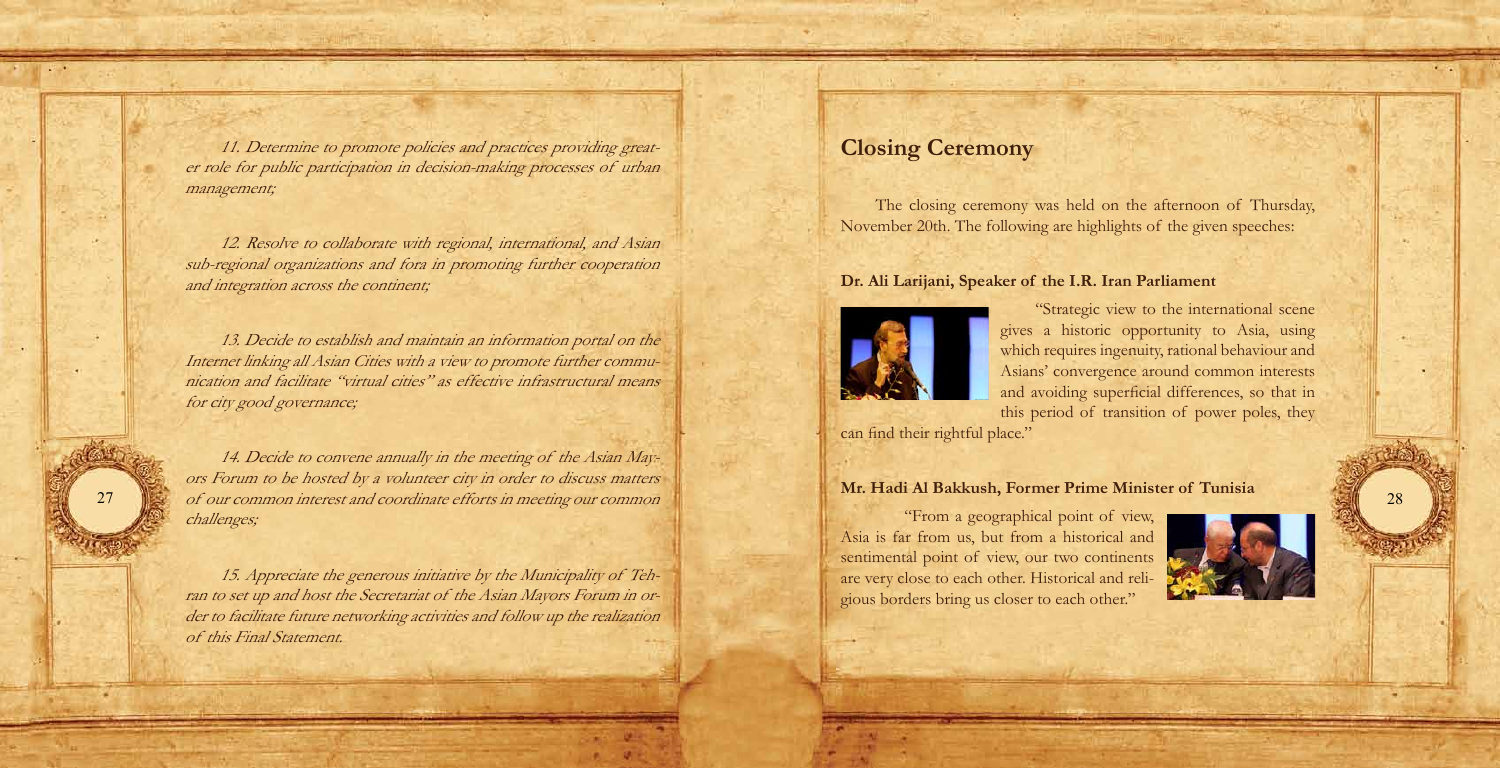## **Mr. Mahdi Chamran, Head of Tehran Islamic City Council**

"I hope we can construct the union of Iranian mayors as a basis for the union of Asian mayors as proposed by the I.R.I. president. I hope this forum initiates a vast range of ideas and thoughts which would result in the forma-<br>tion of the union of Asian Mayors."





The final declaration was recited by Ms. Arti Mehra, the Hon. Mayor of New Delhi, in English and by the Dr. Mahmoud Mohammadi, the Hon. neously interpreted to English, Arabic, French, Russian and Japanese. Secretary of the Meeting in Persian. It was simulta-<br>neously interpreted to English, Arabic, French, Rus-Secretary of the Meeting in Persian. It was simulta-

"The suggestion of the second Asian Mayors forum was mentioned

in Jakarta and as A.P.A is supposed to hold a summit there. It is my privilege to inform your Excellencies, that I will have the honor to render this suggestion to H.E. Governor of Jakarta for further evaluation and nor would cherish and agree with this suggestion." decision making. I am pretty sure that H.E. the Gover-



At this point, the mayor of Tehran, Dr. Ghalibaf, delivered his closing remarks and annulled the meeting's memorial stamp.



# **Asian Integrity Anthem Closing Performance**



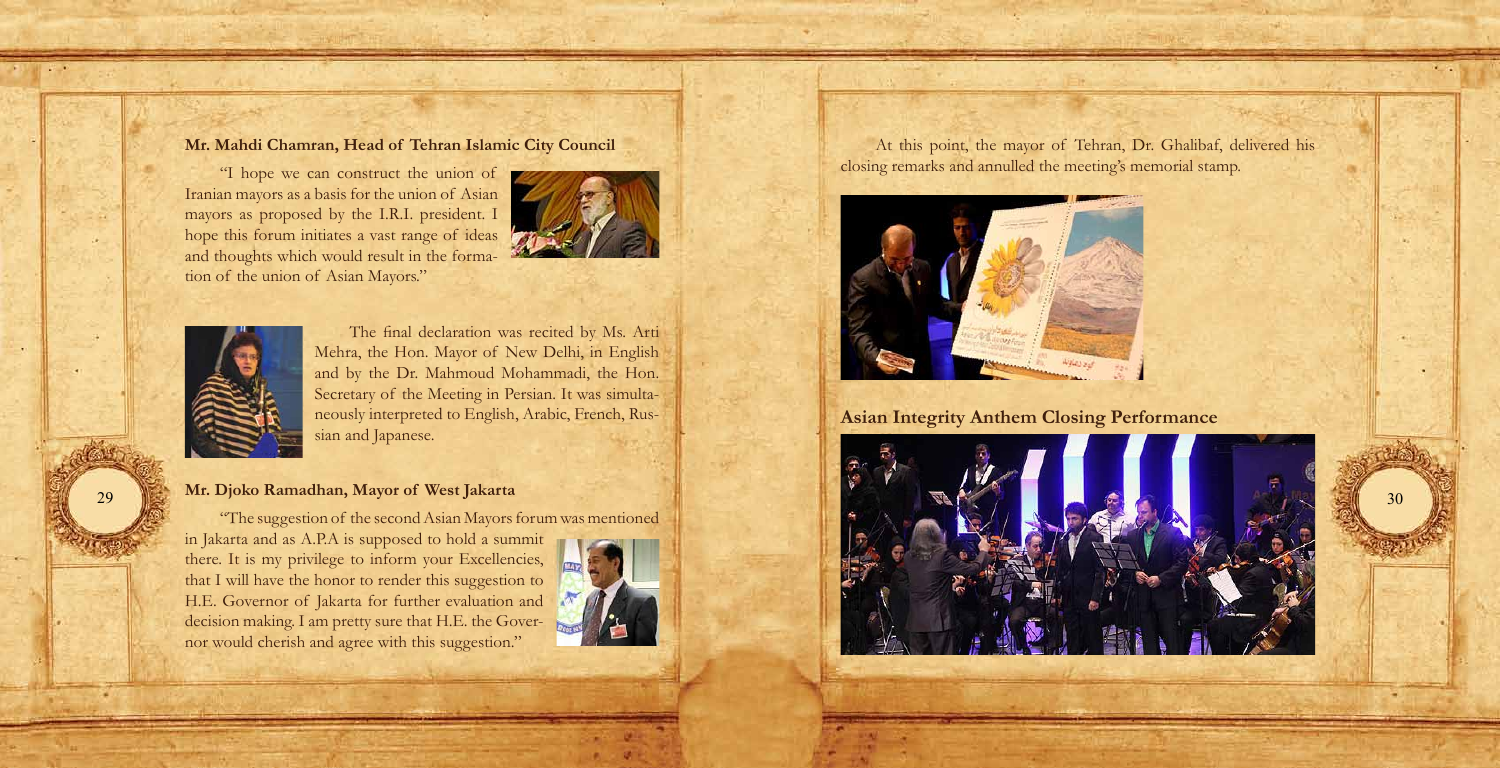**Farewell Dinner Ceremony at Islamic Republic of Iran Parliament**



*Phe pyramid-shaped building of The Iranian Parliament* 

In the evening of Thursday, November 20th, a farewell dinner public of Iran (Majlis). The Secretary of the Meeting delivered a report References the overlap of Thursday, November 20th, a farewell unifier<br>31 32 September 20th, a farewell unified was hosted by and held at the Parliament of the Islamic Resembly, Hon. Hojjat al-Islam Abutorabi Fard and other distinguished to the Head of the Executive Board of the Asian Parliamentary Asrepresentatives and mayors. Mr. Abutorabi Fard expressed his gratitude to the mayor of Tehran, the Forum organizers and all the distinguished

guests. He also expressed his gratitude to the Palestinian mayors for their participation and conveyed his sympathy especially to the mayor of Holy Qods for the hardships and oppression of the Palestinian people.

*Meeting of Governor General of Tokyo and Mayor Tehran of*





*Meeting of Former Prime Minister of France and Mayor of Tehran* 



*Assembly Parliamentary Asian the of board executive the of head the and member IranianParliament ,Fard Aboutorabi Islam-al Hojjat*

# **Post-meeting Visits**

#### **V.I.P. Meetings**

Many bilateral and multi-lateral meetings were held among the par-<br>ticipating-dignitaries.

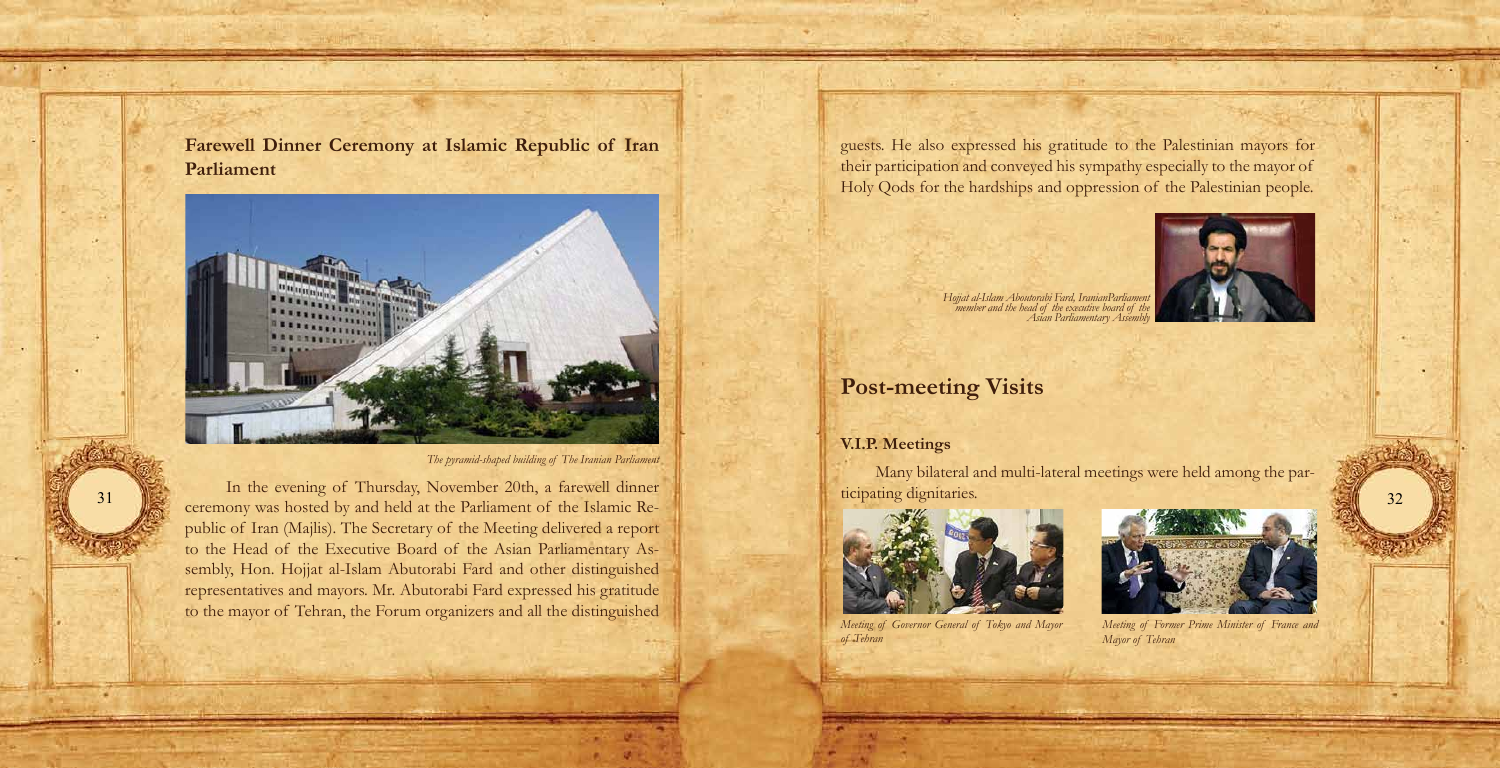**Visit of Hon. Guests to the Mausoleum of Imam Khomeini (RA)** the Founder of The Islamic Republic of Iran



## **Visit to Exhibitions**

- Common Identity
- Achievement and operation of municipality of Tehran



- 
- 
-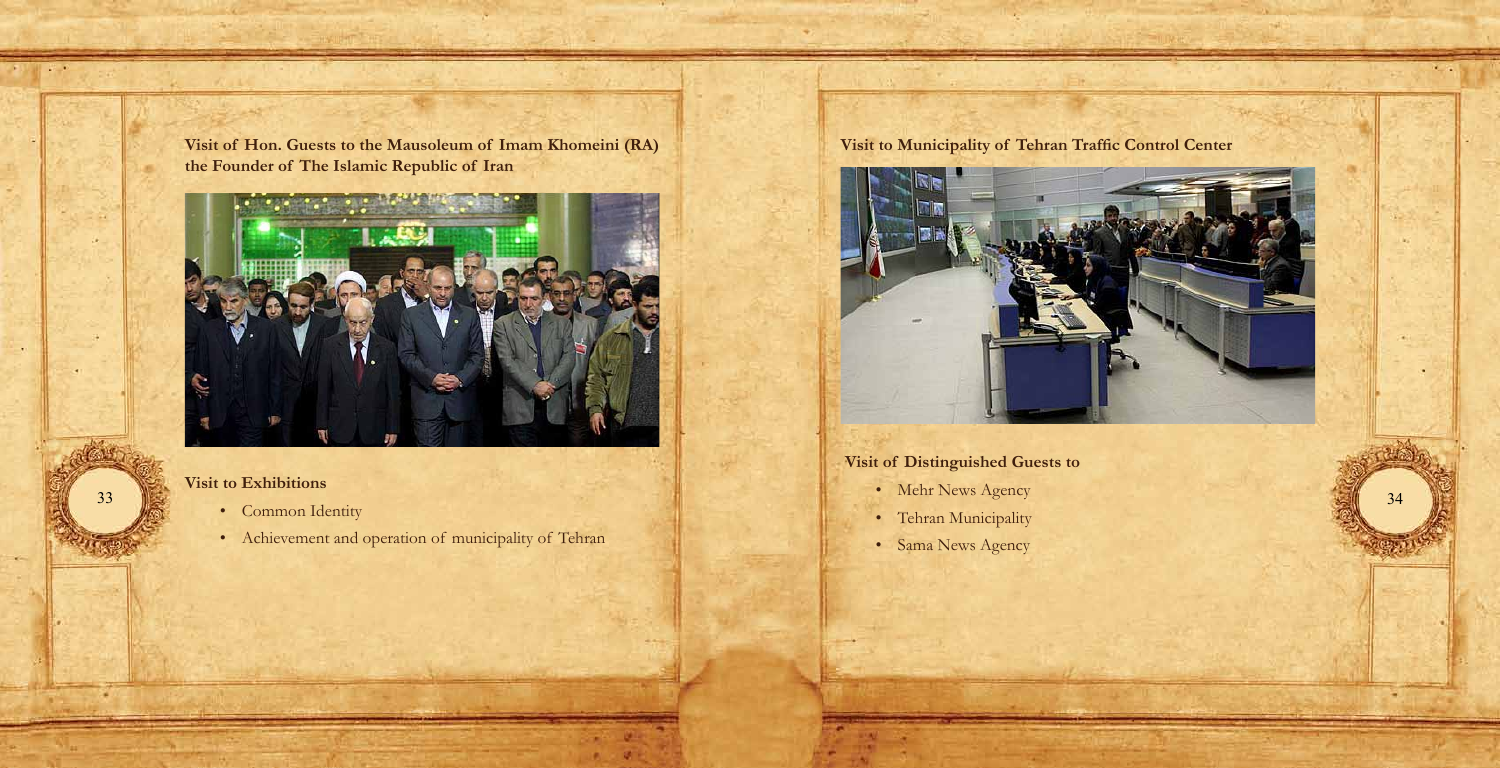Trip of Distinguished Guests to Shiraz, City of poetry and literature by the Invitation of Hon. Mayor of Shiraz

The city of Shiraz, located in the southwest of Iran, with more than 4000 years of history is one of the richest historical and cultural centers in Asia. With its exquisite gardens, tombs and monuments of Persian literary luminaries such as Saadi and Hafez, it is also a short drive from Persepolis. Persepolis was the capital of Achaemenid Empire. The earliest remains from Persepolis date back to 515 BC and the ruins of this ancient city are one of Iran's prime touristic attractions.



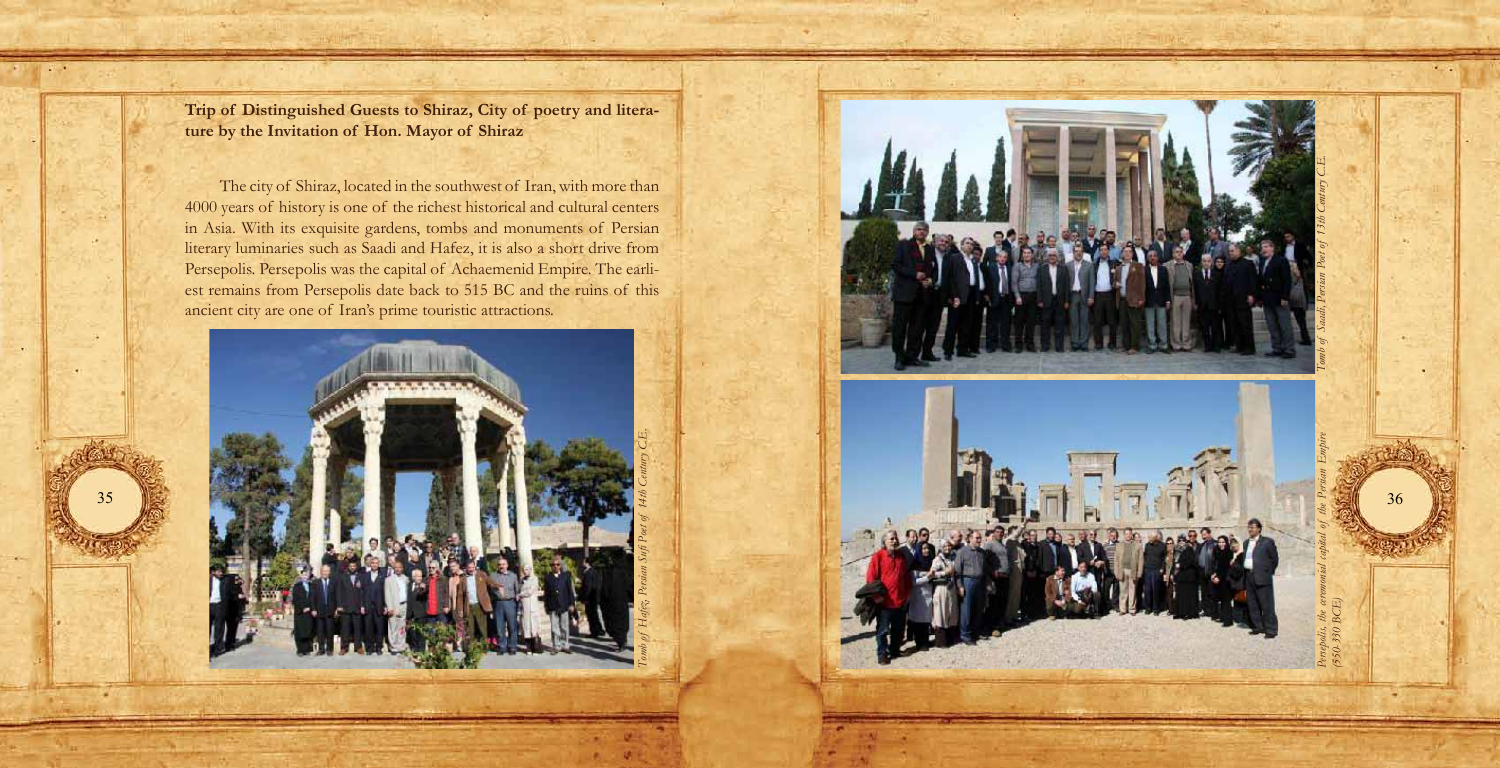# **Participating Cities**

Ahwaz, Iran Al Wakrah, Qatar Aleppo(Halab), Syria Ankara, Turkey Arak, Iran Ardebil, Iran Ar Rayyan, Oatar Ashgabat, Turkmenistan Astana, Kazakhstan Athens, Greece Baalbeck, Lebanon Baghdad, Iraq Bandar Abbas, Iran Basra, Iraq Bikfaya, Lebanon Birjand, Iran Bishkek, Kyrgyzstan Bojnord, Iran Bushehr, Iran Caracas, Venezuela Chiang Mai, Thailand Chok Jakarta, Indonesia Damascus, Syria Delhi, India Dushanbe, Tajikistan Dubai, United Arab Emirates Galle, Sri Lanka Gorgan, Iran

Hamedan, Iran Hims, Syria Ilam, Iran Isfahan, Iran Islamabad, Pakistan Istanbul, Turkey Jakarta, Indonesia Kabul, Afghanistan Karachi, Pakistan Karaj, Iran Karbala, Iraq Kerman, Iran Kermanshah, Iran Keserouan, Lebanon Khorram Abad, Iran Khujand, Tajikistan Kolkata, India Kotte, Sri Lanka Kuala Lumpur, Malaysia Kuwait City, Kuwait Lahore, Pakistan Lagos, Nigeria Manama, Bahrain Manila, Philippines Mashhad, Iran New Delhi, India Nicosia, Cyprus Octav, Kazakhstan

Paris, France Qalqilyah, Palestine Oazvin, Iran Oom, Iran Qubairi, Lebanon Qods, Palestine Ramallah, Palestine Rasht, Iran Rome, Italy Saint Petersburg, Russia Sanandaj, Iran Sari, Iran Semnan, Iran Shahr-e-Kord, Iran Shiraz, Iran Tabriz, Iran Taizz, Yemen Tokyo, Japan Tripoli, Lebanon Tunis, Tunisia Tuzla, Turkey Tyre, Lebanon Urumiyeh, Iran Yasuj, Iran Yazd, Iran Zagreb, Croatia Zahedan, Iran Zanjan, Iran

# **Asian Mayors Forum Secretariat**



and follow up the realization of this Final Statement."

The Secretariat was soon set up after the Tehran meeting. Mr. Mohammad Khodadadi, a former Iranian diplomat with vast international experiences around the globe and the Senior Adviser to the Mayor of Tehran on international relations, was appointed by Dr. Ghalibaf as the Acting Director of the newly formed office.

The Secretariat has various responsibilities including: coordination of the general assembly's meetings and planning of their agendas, creat-For Caracas, Venezuela Kuwait City, Kuwait Tunis, Tunisia of the general assembly's meetings and planning of their agendas, creat-<br>Chiang Mai, Thailand Lahore, Pakistan Tuzla, Turkey ing budget forecasts for various activi reports on expenses and budget, preparation of AMF activity reports and presentation to the members and the general assembly, monitoring the progress of AMF work groups and collecting their activity reports and presentation of all the agreements of the Forum to the members and all the involved and interested parties.

The Director of the Secretariat will be responsible for all communications, financial affairs and other executive activities of the Secretariat.

With the initiative of the Tehran Municipality and as acknowledged in the last article of the Fi-<br>nal Declaration of the first meeting of AMF, Tehran was to host the Secretariat of the AMF in order to "facilitate future networking activities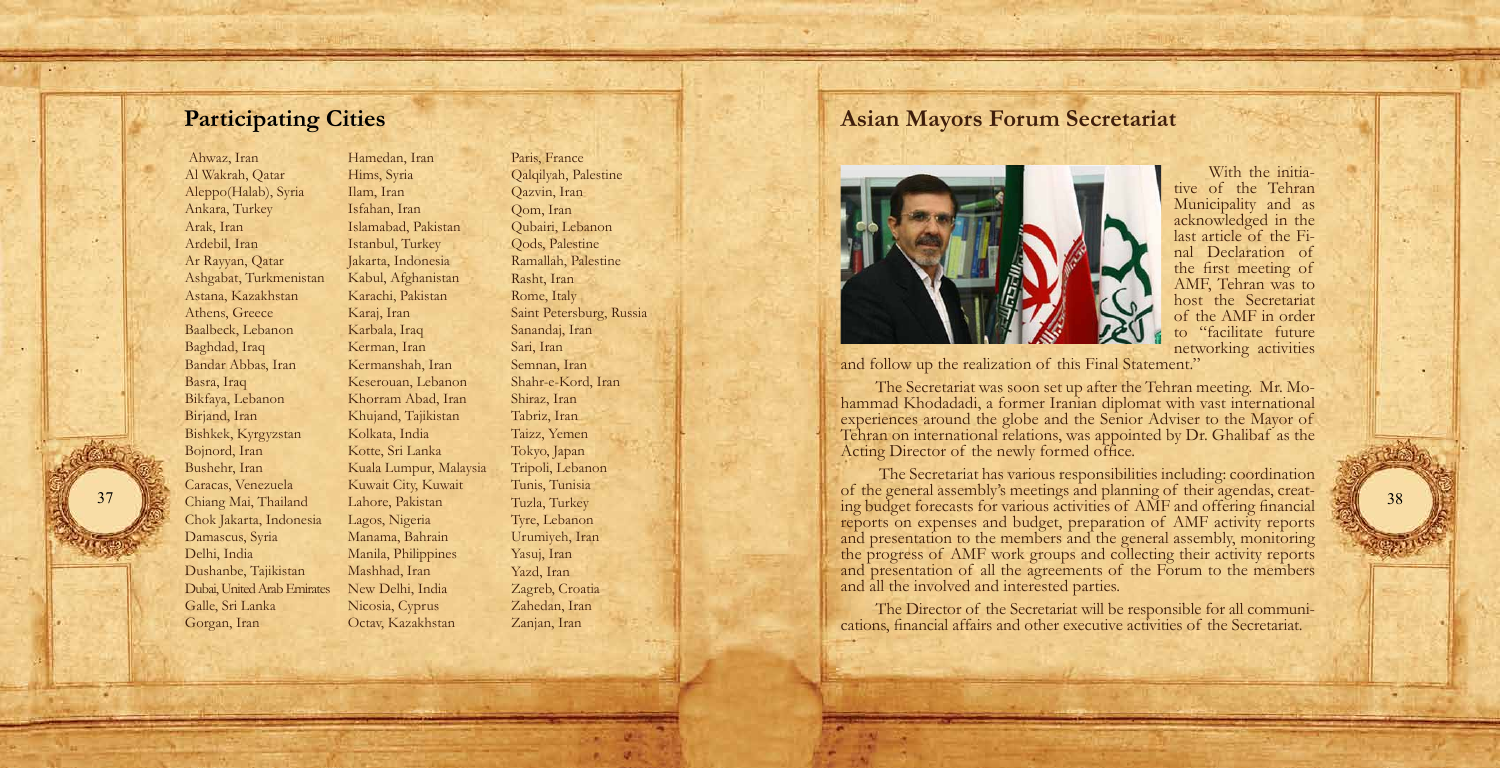Currently, the AMF Secretariat office is located at:

**Number 6, Anahita Ave., Africa Blvd. Tehran**, Iran **19176-43383**

and can be reached at:

 $+98-21-88-67-41-50$  (phone)  $+98-21-88-67-52-50$  (fax)  $info@$ asianmayors.org www.asianmayors.org

# **Future Outlook**

As has been discussed throughout this report and elaborated on by many speakers of the first meeting, the similarities of common chal-<br>lenges among different cities in Asia create vast opportunities for Asian cities to help each other by exchanging their knowledge, experiences and technologies in the field of urban management. By doing so, they can work together in achieving higher qualities of life for Asian citizens and in the process, creating deeper and stronger bonds among Asian na-<br>tions.

In order to identify priorities and areas in which there are more immediate needs and potentials for cooperation, Asian cities can share en to interested to en the fields in which they are more readily available and interested to en-<br>39 gage in such collaborations. Exchanges of such information could be facilitated through the Secretariat of the Forum.

> The wide adoption of electronic communications has made it possible that in near future, more and more exchanges of information and technical knowledge and the coordination of further engagements could